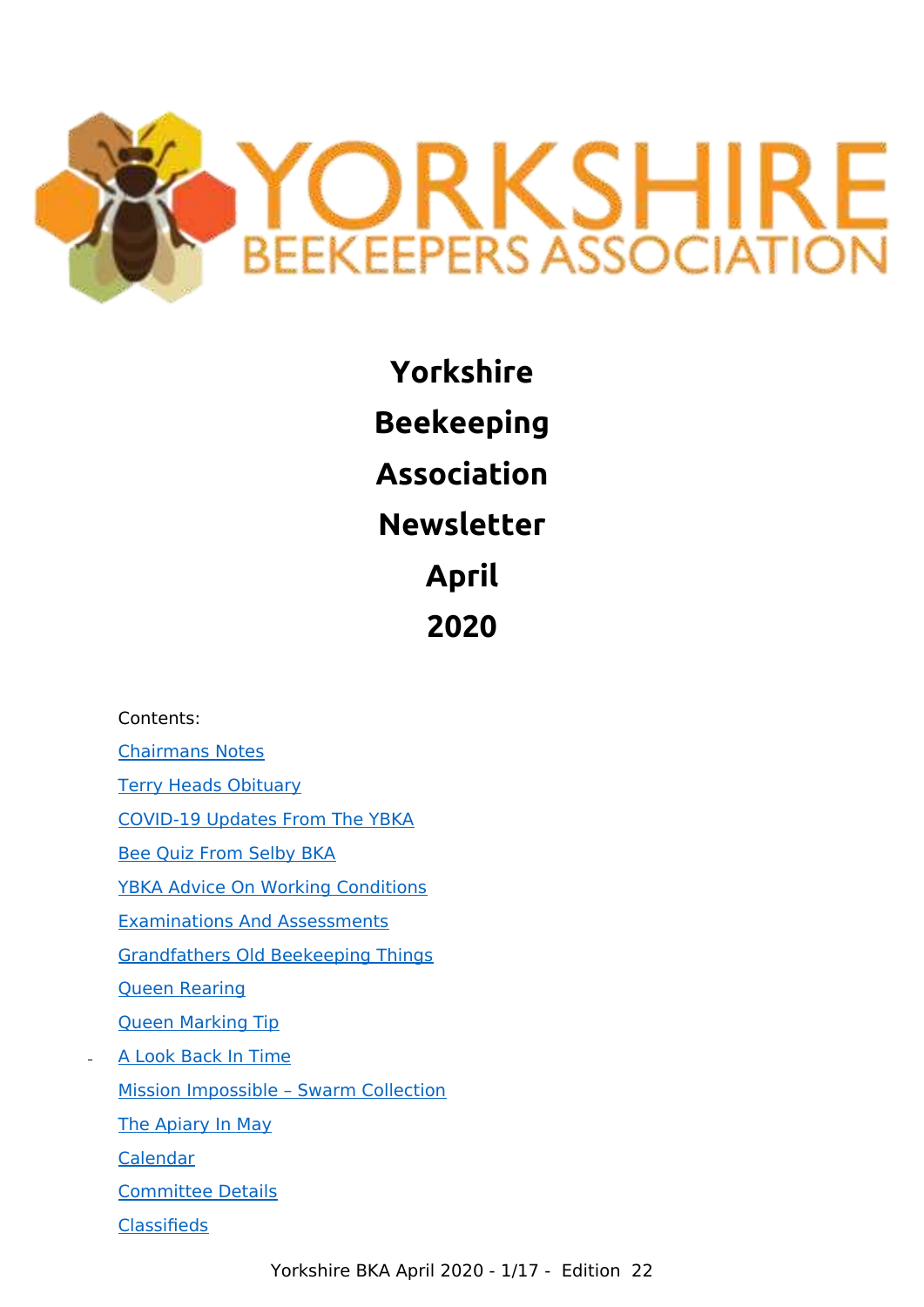

## <span id="page-1-1"></span>**Chairman's Notes**

This April brings little to celebrate, even in the world of beekeeping. Many friends and colleagues endured late winter floods where homes and businesses lost everything and are still recovering. Our farmers, devastated in many areas, with crops left under multiple feet of water and ruined. Some of us were fortunate with the location of our hives on higher ground, others were not so fortunate resulting in total loss. Our hearts go out to all those affected.

Now we have the rapid spreading of coronavirus, a pandemic, sweeping the globe, that has also had an impact on beekeeping and beekeepers. Restrictive measures have been implemented, for our own safety, by both government and the World Health Organisation, to try to contain the spread of this virus

It is with these guidelines in place that we, the YBKA, had to announce, with great regret, the cancellation of our forthcoming 2020 Spring Conference and those BBKA exams scheduled for the 21st of March. These cancellations were not taken lightly but we had to prioritise the safety of our members.

I apologise sincerely to everyone that had taken the time and made considerable effort to study hard with a view to passing exams. Please bear with us and we will work with BBKA to reschedule, at a time when it's considered safe to do so.

There will, no doubt, be further compulsory closures and cancellations of other events and assessments in the foreseeable future. We will try to keep you up to date, by emails and our website and newsletter. Please avoid any unwarranted travel and all face to face meetings at this time.

Our one consolation is that beekeeping can be done in isolation and our bees are now becoming active due to slightly warming temperatures as we head into spring. It's not quite warm enough yet to start going into your brood boxes but hopefully it won't be too long now before daily temperatures reach the 14/15°C to allow this to happen. Whilst checking your colonies please observe the social distancing advice for containment of the virus and try not to involve others. **No** apiary meetings or training of others until this pandemic has passed. If you must use other's equipment, please remember to wash/wipe your hands and all items used. The virus can live on wood and metal objects, such as hive tools, for days.

The committee and I are still working hard to ensure you get all up-to-date information. At this time, we must all try to keep personal contacts to a minimum, preferably none, and act sensibly. Finally, bear a thought for the elderly and infirm. Keep in touch, safely, to check they are OK and have everything they need in the way of food, drinks and medications etc. to get through this pandemic.

Dave Shannon YBKA Chairman

#### <span id="page-1-0"></span>**Obituary: Mr. Terry Head – Doncaster BKA**

Terry, who was a member of Doncaster BKA, died last week in Doncaster Hospital, after being ill

Yorkshire BKA April 2020 - 2/17 - Edition 22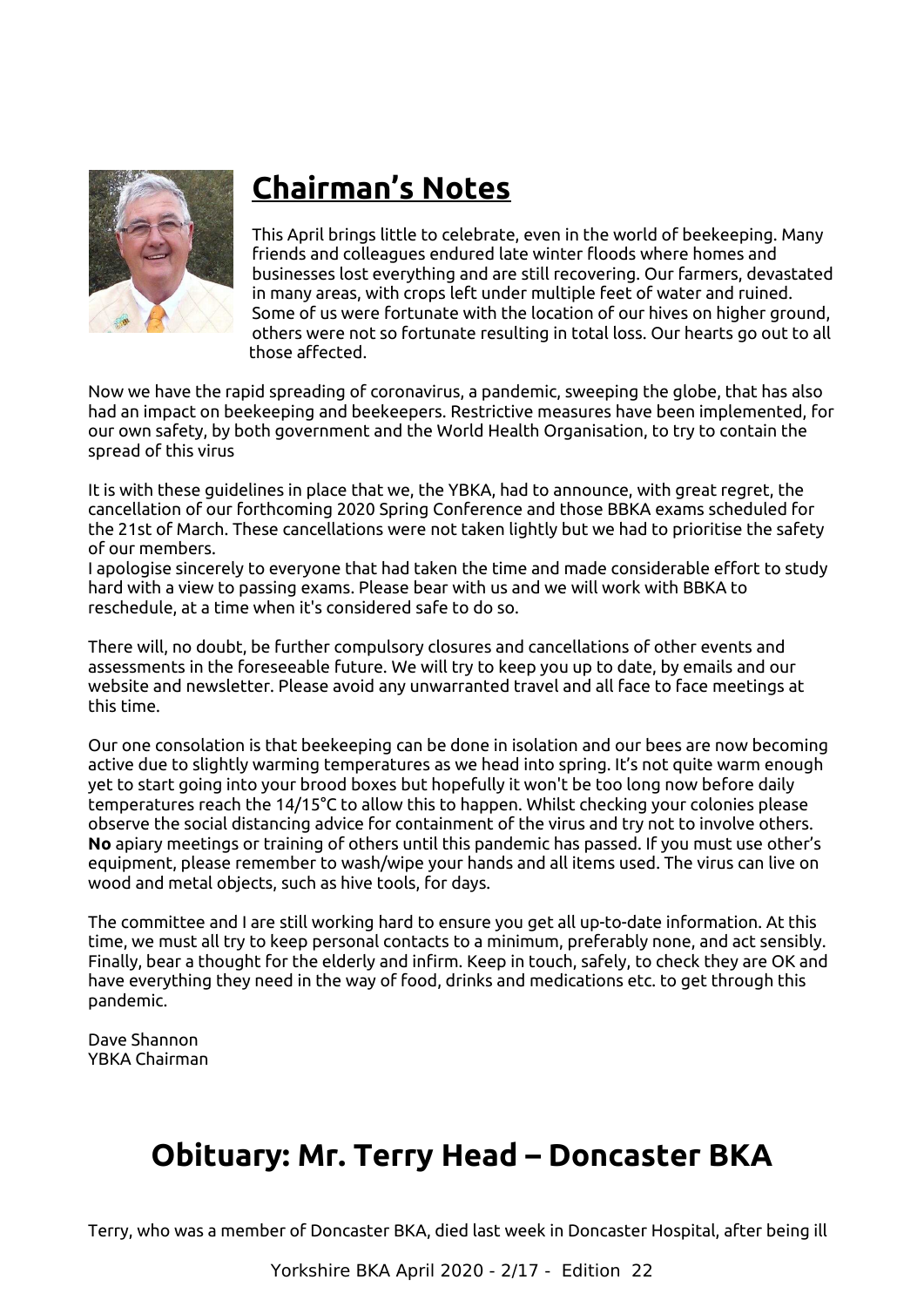for some time with a recurring illness. He will be greatly missed by all who knew him.

Terry was a very close friend of mine and we are pictured together below, me awarding a prize to my pal at Countryside Live a few years ago. Terry was an excellent beekeeper, following in the footsteps of his father, and a great showman. He won many awards at honey shows up and down the county over the years and became a regular winner at Doncaster's Honey Show, our Yorkshire Beekeepers Honey Show (below), and at the Great Yorkshire Show.

Terry and his wife Marion loved to take their caravan up to the Egton Show each year, which Terry often entered, winning prizes. He became a good friend to Tony Jefferson who is Chief Steward of the Egton Show's honey section. He will be very sadly missed by many, especially by me, for we worked together with our bees. Breeding and selecting jointly and sharing our best queens, plus transporting hives to borage, balsam and heather. We attended all the beekeepers' auctions together for well over 20 years. He was a true friend and a gentleman and all those who knew him would agree.

Unfortunately, due to the restrictions caused by this Covid-19 outbreak, members were unable to attend his funeral today, Friday 27<sup>th</sup> of March 2020. Attendance was for close family only.

I know Terry had very many friends, not only in beekeeping circles, who would have wished to be there. However, I am assured by Marion his wife that there will be a memorial service for all when this pandemic is finally defeated to allow all his friends to attend and pay their respects. I will keep everyone informed of the time and place in a future edition.

Dave Shannon

YBKA Chairman.

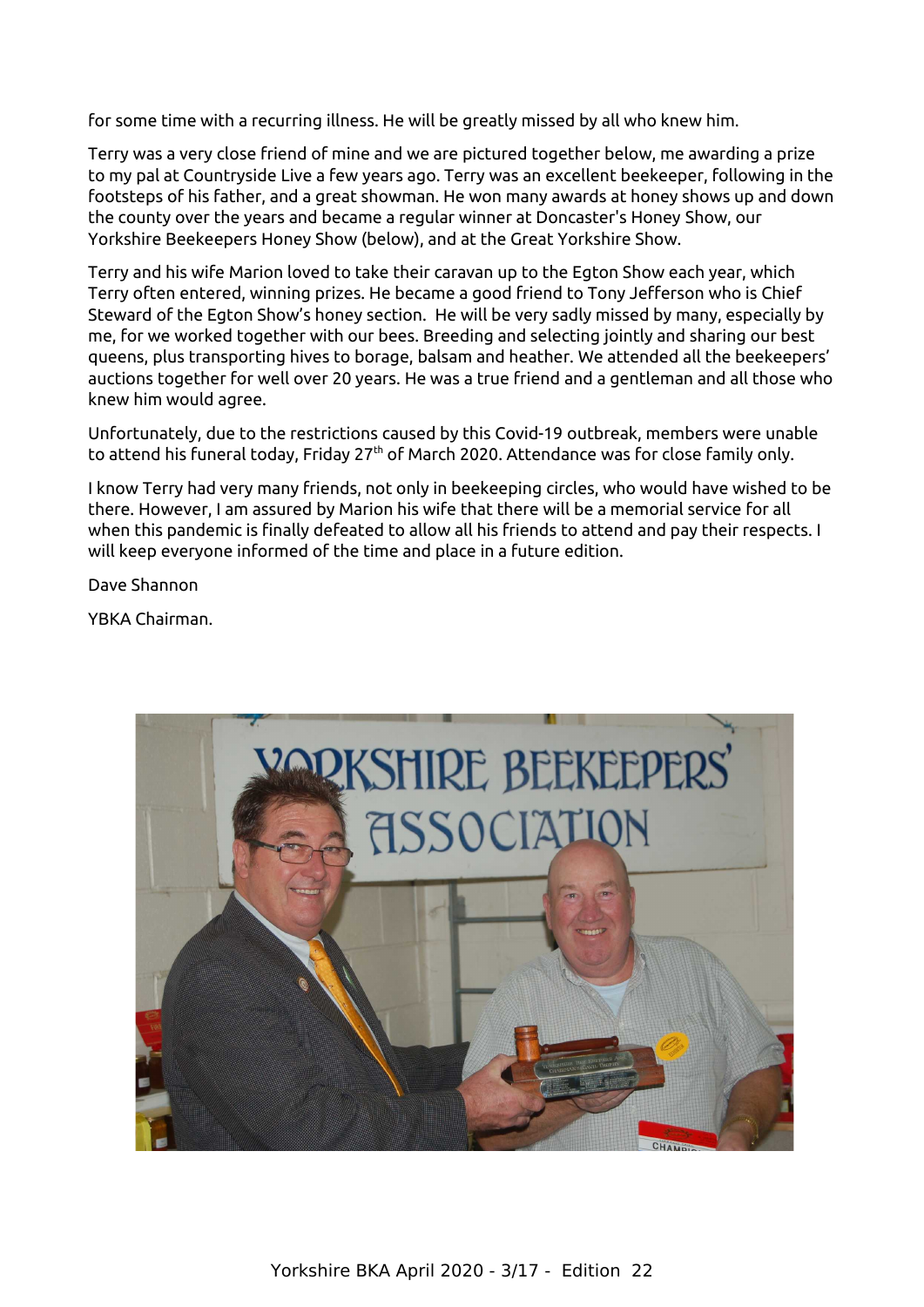## <span id="page-3-2"></span>Covid-19 and Beekeeping

[Find all your latest Bee keeping related COVID-19 Information here at Yorkshire BKA web page](https://ybka.org.uk/ybka-and-covid-19/)

#### <span id="page-3-1"></span>Bee Quiz From Selby BKA

Select a quiz to try and the quiz will display on-screen. Each quiz has just 10 simple questions with multiple choice answers. But be aware ... there may be more than one correct answer in the list! If there is more than one, you only need to choose one of the correct answers.

For the quizzes, click [here](https://www.selbybeekeepers.org.uk/beginners-quiz)

https://www.selbybeekeepers.org.uk/beginners-quiz

## <span id="page-3-0"></span>**Message from the YBKA Chair Regarding Safe Working**

Dear Members,

In these worrying times, we are still advised that beekeeping is considered a permissible activity. I understand that BBKA Chair, Ann Rowberry, is currently negotiating with the government and leading authorities to agree a document of authentication to be issued to all bona fide beekeepers, who are travelling for bee-related duties (apiary visits, swarms etc.), as suggested by a member of YBKA. Please await the outcome of her efforts.

In the meantime, attend to your bees sensibly and in isolation if possible, avoiding any large gatherings. Most apiary work at this time can be done by one person, so don't panic. In the case of association apiaries, the apiary manager should attend the bees alone, unless assistance is required for certain tasks. The recommended safe distance of 2 metres should be observed between persons involved, as far as possible.

Do remember to sanitise all equipment/clothing before and after a visit and don't forget hand hygiene. If you are receiving equipment/foundation via home delivery, open and remove the items, dispose of packaging and wash your hands thoroughly.

Further advice and guidance from BBKA will be circulated as soon as received.

Yorkshire BKA April 2020 - 4/17 - Edition 22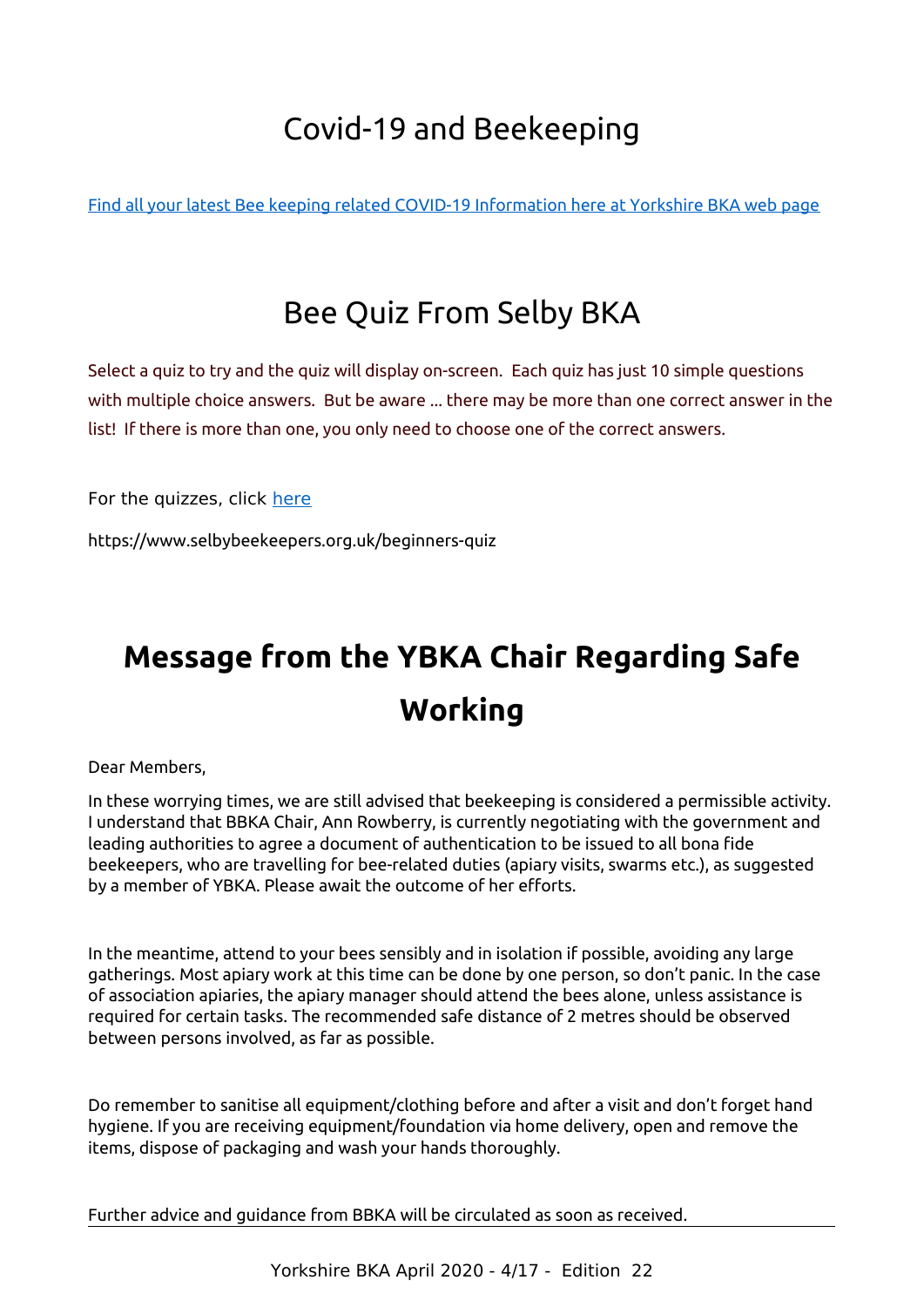Do take care of yourselves, your bees and all members of your district associations. Stay safe,

Dave Shannon (Chair, YBKA)

## <span id="page-4-0"></span>**Examinations and Assessments**

At this time of year, the BBKA County Examinations Officer (In YBKA case, me) would usually be busy liaising with candidates, assessors, and apiary managers who would host practical assessments, in order to make the necessary arrangements. However, given the current situation with regards COVID-19 and the statement issued centrally from BBKA, all such activity is on hold, until we receive the all-clear.

I have emailed all candidates that are due to take the Honeybee Health Assessment this year.

Kirit Gordhandas,

YBKA Examinations & Assessment Secretary

[examination@ybka.org.uk](mailto:examination@ybka.org.uk)

Even though all modules and assessments have been cancelled, you might still wish to read up on the module syllabuses and the study notes. These are provided for you below.

- Module 1 Honeybee Management
	- [<Syllabus>](https://www.bbka.org.uk/Handlers/Download.ashx?IDMF=d4326e7b-2284-4ce5-8ed5-9cc989ba26ac) & [<Study notes>](https://modulenotes.files.wordpress.com/2019/01/module-1-study-notes.pdf)
- Module 2 Honeybee Products and Forage
	- [<Syllabus>](https://www.bbka.org.uk/Handlers/Download.ashx?IDMF=4fbc6159-5a3c-40b2-ab92-322cebb0f2d9) & [<Study notes>](https://modulenotes.files.wordpress.com/2017/11/module-2-study-notes-0711173.pdf)
- Module 3 Honeybee Pests, Diseases and Poisoning
	- [<Syllabus>](https://www.bbka.org.uk/Handlers/Download.ashx?IDMF=97260e79-9812-467a-8758-894abe72cbe7) & [<Study notes>](https://modulenotes.files.wordpress.com/2018/01/module-3-study-notes-08012018.pdf)
- Module 5 Honeybee Biology
	- [<Syllabus>](https://www.bbka.org.uk/Handlers/Download.ashx?IDMF=1097d251-9306-4c60-b761-b1bdf984b79a), [<Study notes>](https://modulenotes.files.wordpress.com/2017/01/module-5-study-notes.pdf), & [<Background reading>](https://modulenotes.files.wordpress.com/2017/12/module-5-background-reading.pdf)
- Module 6 Honeybee Behaviour
	- [<Syllabus>](https://www.bbka.org.uk/Handlers/Download.ashx?IDMF=0190c065-96df-4e90-bdae-fc5c1fcf0b31) & [<Study notes>](https://modulenotes.files.wordpress.com/2011/02/module-6-study-notes.pdf)
- Module 7 Selection and Bee Breeding of Honeybees
	- [<Syllabus>](https://www.bbka.org.uk/Handlers/Download.ashx?IDMF=ac2d7049-d5c6-4322-b334-98caa167be8f) & [<Study notes>](https://modulenotes.files.wordpress.com/2011/02/module-7-study-notes.pdf)
- Module 8 Honeybee Management, Health and History.

Yorkshire BKA April 2020 - 5/17 - Edition 22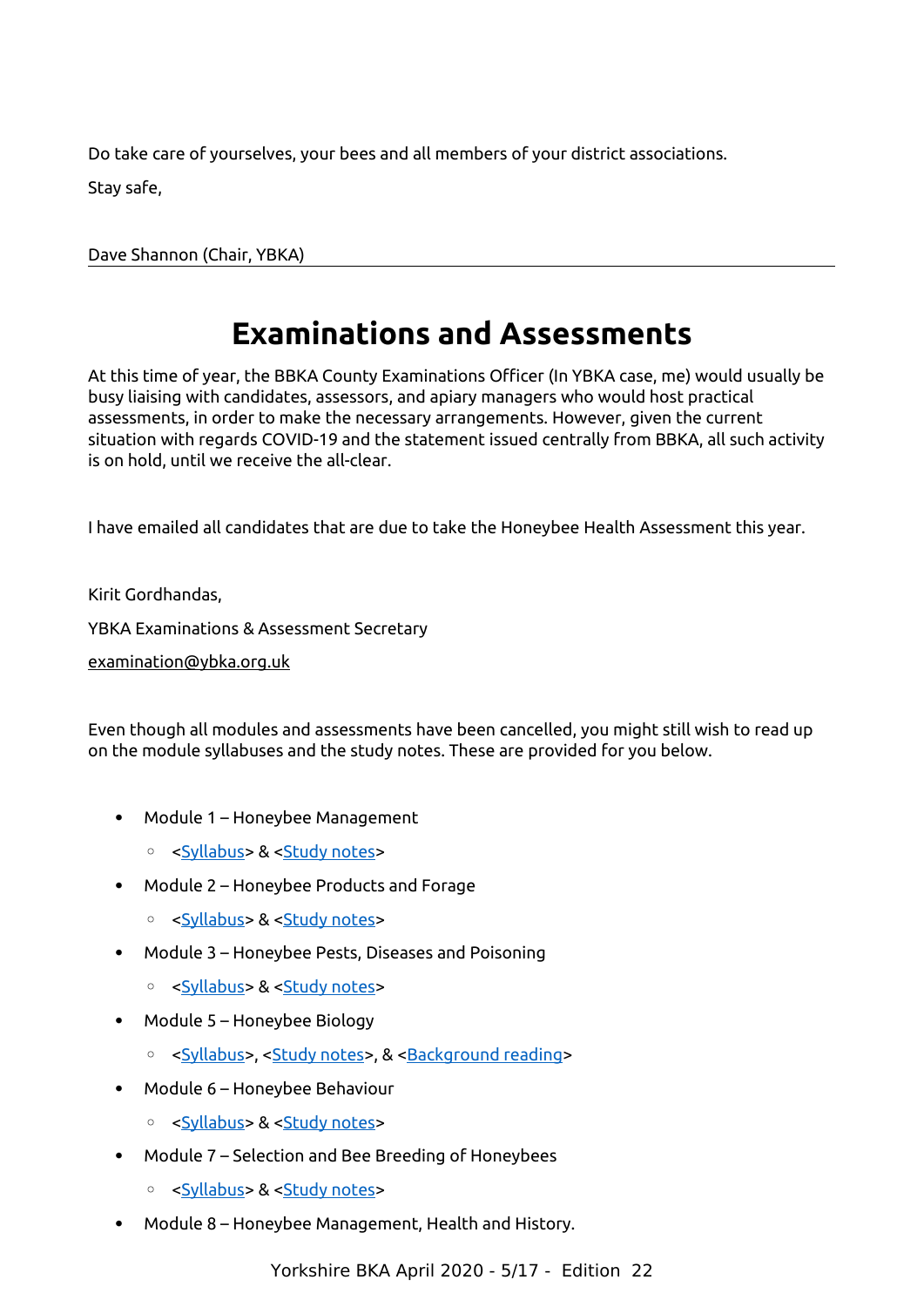#### ◦ [<Syllabus>](https://www.bbka.org.uk/Handlers/Download.ashx?IDMF=c8f7e19d-b4da-4d46-b15d-b285ec86a3f0) & [<Study notes>](https://modulenotes.files.wordpress.com/2017/11/module-8-study-notes-112017.pdf)

Module 8 must be the last module to be taken, otherwise they can be tackled in any order.

Also remember that the YBKA runs a number of Module study days each year; more details from the YBKA [<website>](https://ybka.org.uk/study-days/) or email Claire McGettigan, YBKA Education & Training Officer. [\(education@ybka.org.uk\)](mailto:education@ybka.org.uk)

## <span id="page-5-0"></span>My Grandfather's Old Bee Equipment

This lovely piece of nostalgia came into the YBKA Secretary's mailbox, completely out of the blue! With many thanks to Stuart, for sharing

Clearing out the garage I came across my grandfather's queen bee marking kit sold

by the Yorkshire Apiary Company, Willerby, in the East Riding of Yorkshire.

My late grandfather was Alexander Gibb Birrell, who kept about twenty hives at Innerwick, near Dunbar in Scotland. He died in 1962.

The marking kit comprises a small tinplate box approximately 2 x 1 1/2 x 1 inch with a hinged lid. Operating instructions were fixed to the inside of the lid.

The spiked square cage was designed to capture the queen against a honeycomb in her hive whilst allowing worker bees, being smaller, to escape through the pins.

Two small, corked vials contained silver paint with which the queen was marked on the upper thorax to readily identify her.

Note the brass ring assembly also shown. This is a ferret muzzle used to prevent ferrets killing and feeding upon rabbits when they were sent into the warren to chase the rabbits to the surface and into previously set purse nets at the burrow holes. If ferrets ate a rabbit in the warren, they would lie up underground for days, and needed to be laboriously dig out - hence the muzzle to prevent this.

The muzzle is about 1 inch in diameter and is made of brass and spring steel.

Pressing the top arc would withdraw the two prongs. The muzzle was then placed over the ferret's mouth and the top trigger released. This allowed the prongs to enter the ferret's mouth behind

its teeth. Since the ferret could not now open its mouth, the muzzle was held in place and rabbits could not be killed underground.





Yorkshire BKA April 2020 - 6/17 - Edition 22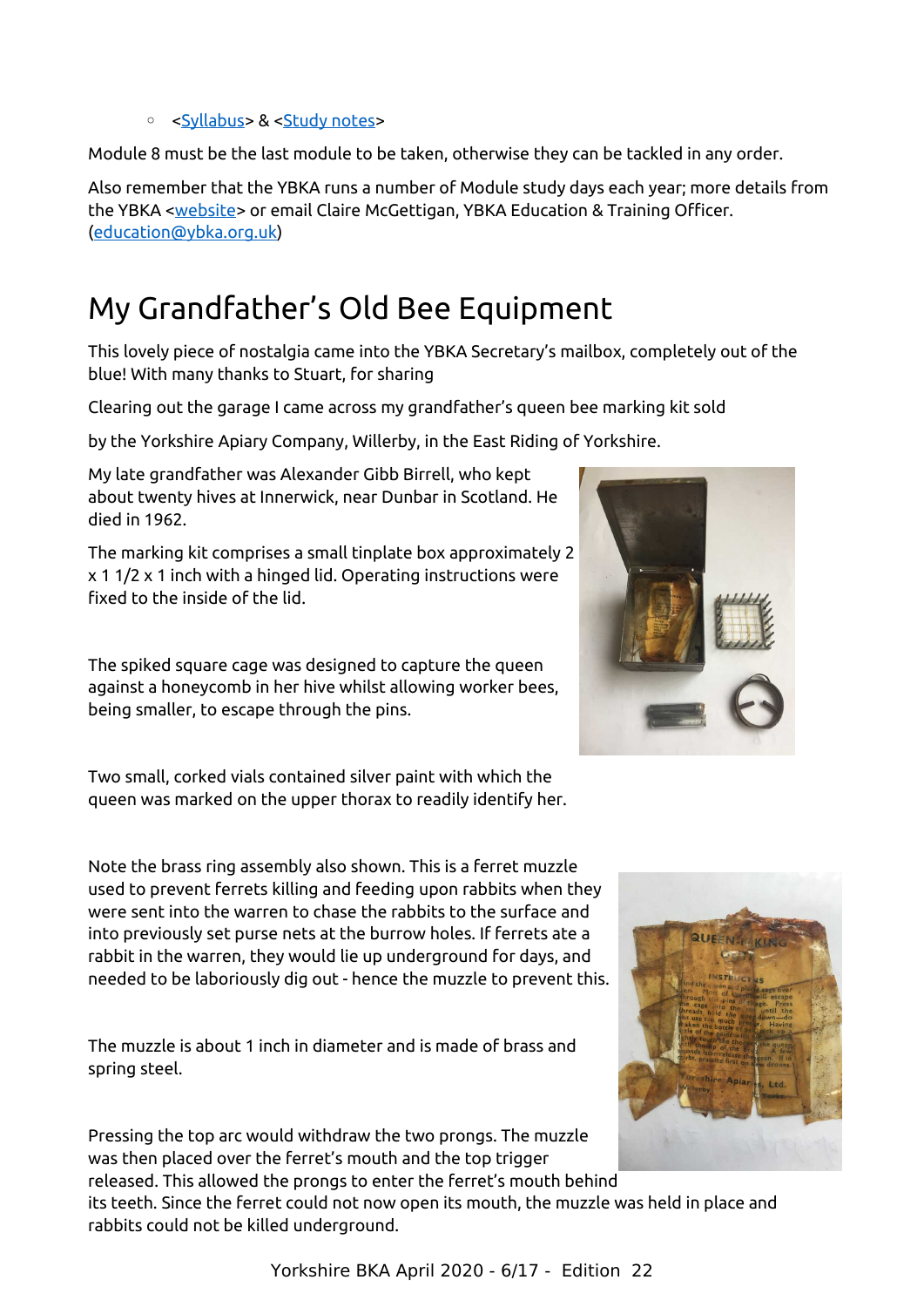Stuart Gray,

Clydebank,

Scotland.

## <span id="page-6-0"></span>**Queen Rearing / Bee Breeding What's the difference?**

It always puzzles me why people have the opinion that rearing their own queens is a difficult task. Perhaps this is due to the hundreds of books and techniques that are written about raising queens? We all spend 90% of our time from May to end June actively stopping colonies raising queens – we call it swarm prevention and control. This demonstrates that our bees can produce plenty of queen cells without much effort from the beekeeper. How to get the queens mated and into colonies is the trick.

I define bee breeding as a means of selecting which queen cells to use to develop into a colony. But more important to the queen selection is the breeding of good drones.

I have just re-read John Whitaker's excellent article in the last BBKA news. John always writes some good articles based on his observations and always leaves you thinking about what the bees are doing. His article reinforces what I do each year, following on from my dad's advice. His article puts it across much better than I can – so go dig out the BBKA news and read it again!

Drones are usually raised on the periphery of the brood nest. Providing full frames of drone cells is often a waste as bees don't seem to want to put pollen in drone cells (don't know why they don't). The good practice of adding new foundation as full comb replacement eliminates the ability of the colony to raise drones, so this must be considered carefully.

I reckon 5% drones per colony gives a good colony balance.

#### **What I do:**

 It's no secret that I don't like queen excluders – so I don't use them. I also operate brood and half set up. Yes, I agree there are all sorts of positive and negative views on this – but between the 3 Jefferson's there is over 130 years of experience – so I don't see why I should change that now.

The good thing about beekeeping is we can all do things differently and have lots of arguments about the best way – no wonder we can confuse beginners so easily!

My honey super frames from the previous year are often damaged by the nylon needles of my heather honey loosener. When damaged combs are used, the bees convert the cells to drone cells, this gives me drone cells that I can position at the top corners of the brood nest to get plenty of selected drones. In each apiary of 20 colonies I like to have 3 good selected colonies set up to produce drones. Colonies that I don't want to produce drones are given the new foundation to draw out.

So, my main focus is to select good colonies for drone rearing as an early spring inspection priority. I also select the best colonies for producing good queens, during the first selection process. As the year progresses, I reduce my selection for queens, but have my primary (early) selected queens, mated with selected drones (hopefully) My "secondary" queens are just honey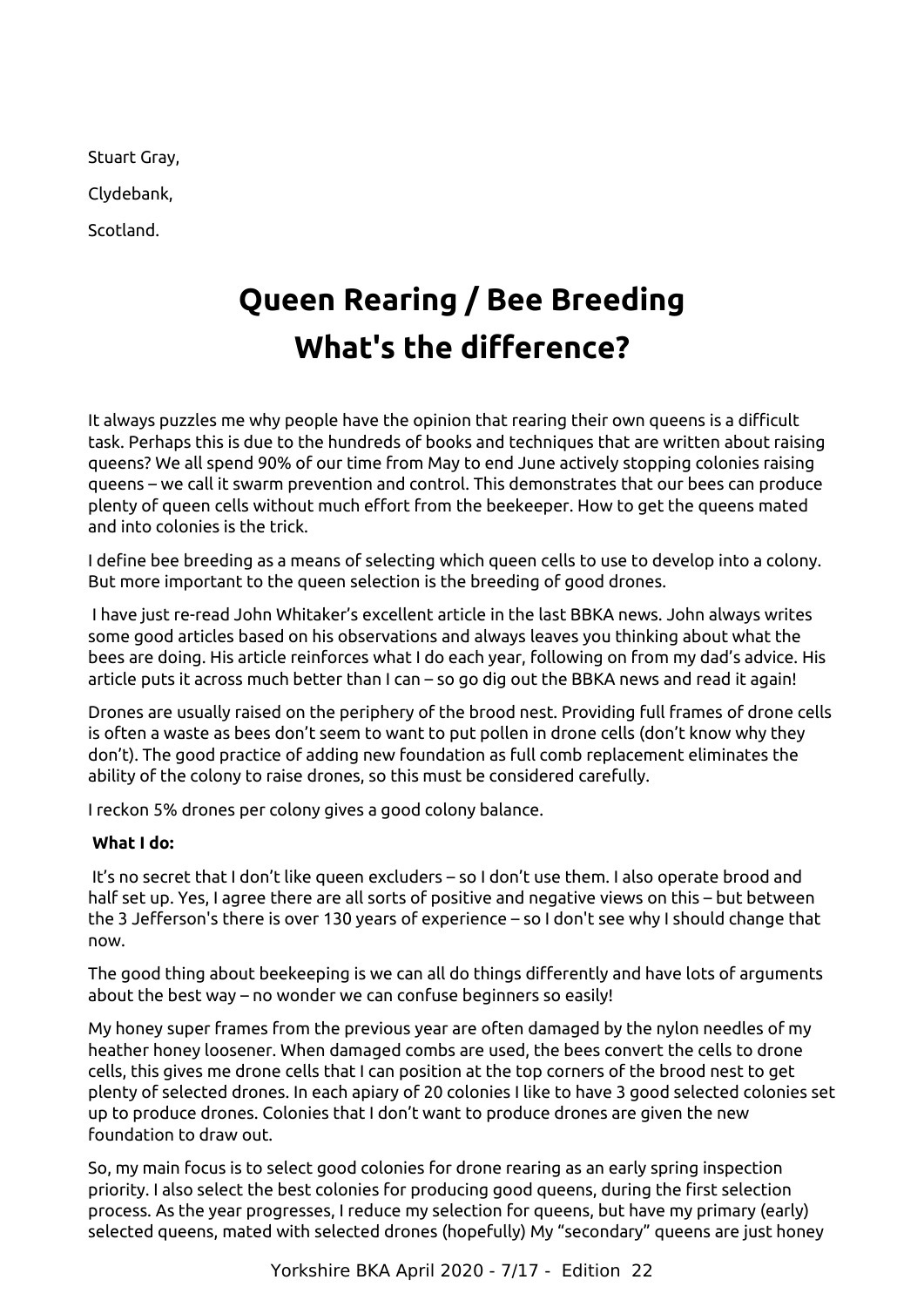colonies.

I do further selection later in the year when I reduce colony numbers down for winter. Tony Jefferson

## <span id="page-7-0"></span>**Queen marking cages**

The 'crown of thorns' type, the ones with all the sharp nails, I have often wondered why the nails have to be so sharp? (musings of Tony Jefferson – and a solution!)

How many people have got them stuck in their bee suit pocket?

I once had one in my pocket and closed the van door. Multiple needles in my thigh certainly turned my bee suit a nice shade of red. Pulling it out hurt more!

I was looking for a means of protecting them and eventually found that a normal tube of mastic/ calk/silicon is just the right size to put the prongs into.

Cut off a 20mm section of a used tube and it serves as a perfect guard for the prongs.

Try it – so simple!

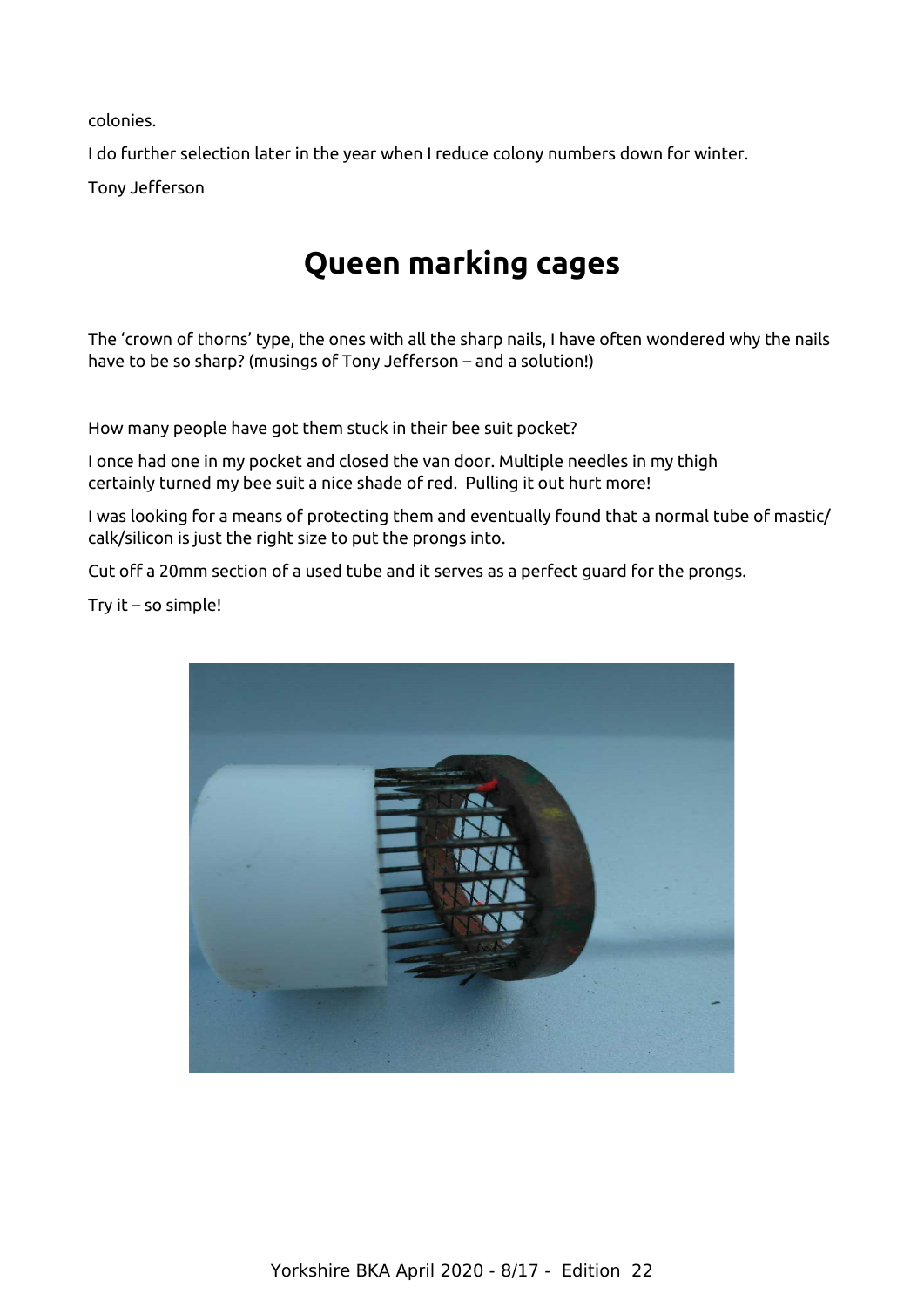## <span id="page-8-0"></span>**A look back in time!**

Whilst finally getting around to sorting out old information from my dad's box of papers, I came across a selection of some old YBKA newsletters covering the period leading up to the Millennium and just after. It was certainly an interesting time. Many of the issues are still topical. What **was** surprising is the amount of effort Bill Cadmore needed to take to get the newsletter out, manually, each quarter!

The period covered the last portion of my dad's (Allan) period in office as Chairman and the times that Michael Badger and Ivor Flatman took over the reins.

In 1997 the main subject was 'getting the newsletter off the ground" – this was a plea to all beekeepers to produce articles for inclusion in the newsletter – so not much has changed there then? - We still need more people to contribute.

This was also the time when varroa was occupying just about all the newsletter pages. The Chair was attempting to get the message out for beekeepers not to "throw in the towel" but stick together and help each other out. For me, this was a time when I was "away from beekeeping" due to my various trips to Japan and working way much harder than was healthy. There was lots of news about the development of the Normanby Pavilion and the fund-raising progress. We owe a good deal to the main, Three Musketeers, who were instrumental in getting the building done (M Badger / G Moxam / AC Jefferson)! Without their vision and drive, supported by the rest of the YBKA Committee, it may not have happened.

The first stage of the pavilion cost £28,998.19, funding came from YAS (£4000) BBKA donation (£1000), loans from YBKA members/associations (£ 1900), Normanby Trust Fund (£12,000) the rest came from the YBKA fundraising group. At that time the capitation was £10 per person!

The last period of Allan Jefferson's Chairmanship, ended with a Summer Field Day on the 8<sup>th</sup> June at Mulgrave Castle in Lythe, by kind permission of Lord and Lady Normanby. (I was not present at this event as I was in Japan that summer). To date this is still the largest recorded single day events 411 people turned up – now there is a gauntlet to be thrown down for any organising group! Why did we stop having these events?

The pages show that YBKA then was trying to get more support for local, county and national honey shows, to increase the number of exhibitors and quality exhibits. Again, some things don't change. Other 'interesting' similarities were, support to schools, bad weather, heather beetle problems, poor queen mating and the role of the General Purposes Committee. All interspersed with general good advice.

A few, interesting, editions were from the time when I came back to beekeeping, but my job did not allow me time to handle bees. One article was re-printed from the local newspaper, during a time when I was Chair of the North East Chamber of Commerce and I was interviewed for their quarterly newsletter. To make up for lack of hands-on bee time, my company ended up sponsoring the YBKA Newsletter. That meant getting my firm's admin staff to print and assemble the paper copy on the office photocopier. To me, that seemed a fair compromise, as my job took me away from home for far too many hours each week. I can still hear the sighs

Yorkshire BKA April 2020 - 9/17 - Edition 22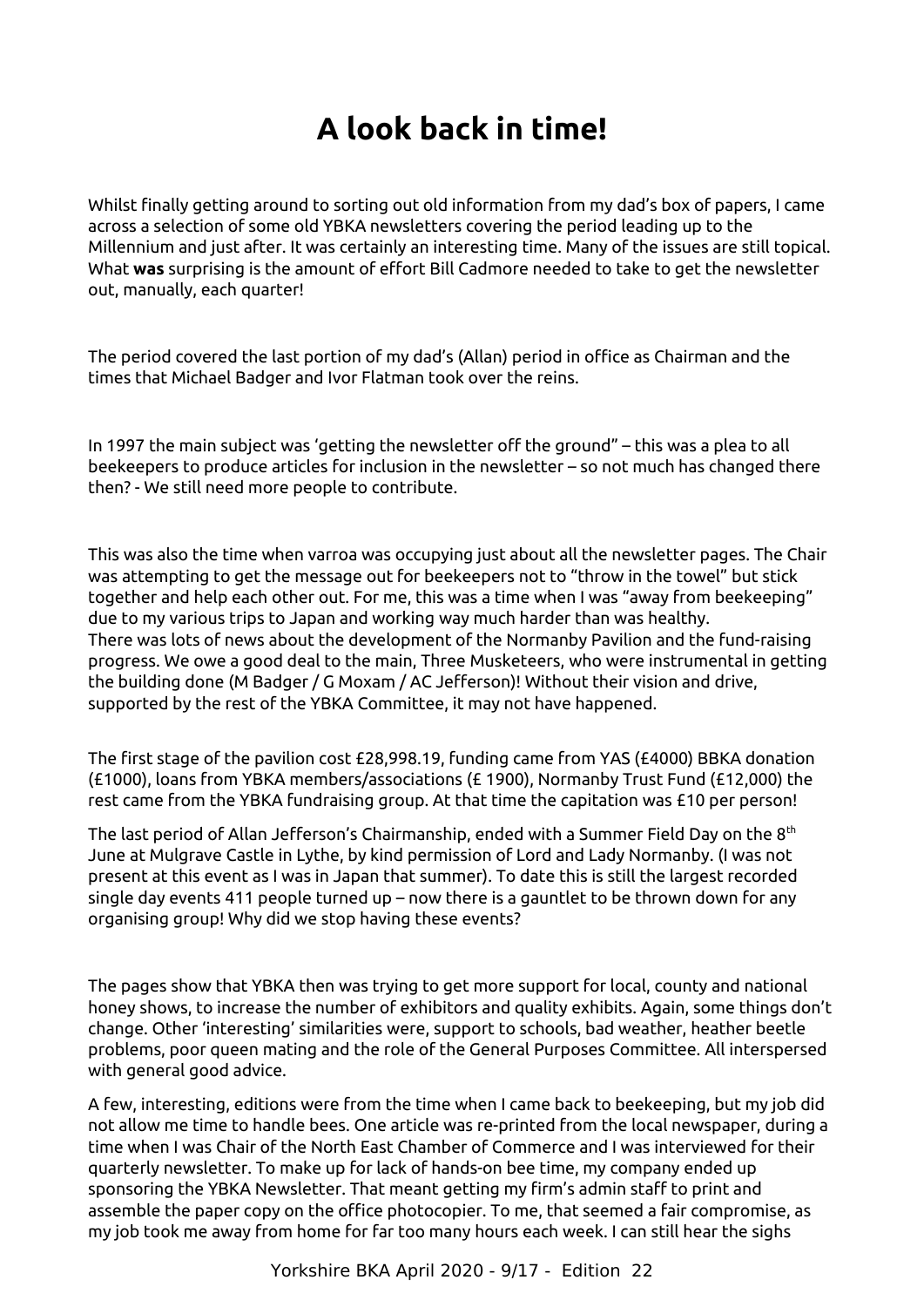when Bill Cadmore sent over the paper copies for the office staff to sort! However, my decent boss retired, and the new one was not as understanding – so I left to become self-employed. I know, it sounds drastic, but in fairness it was due to more than the YBKA Newsletter.

Throughout this period, a topic that seemed to predominate was the imbalance in male and female- membership of the GPC. Fortunately, 20 years later, the balance is finally addressed!

It is often said it's best not to look back – but I have found the process interesting. It has surprised me how many of the same topics continue to engage us. I have also learned that I have been on the GPC now for 16 years, perhaps I might be "let out" soon on Day Release!

Tony Jefferson

Whitby Sec and YBKA ADM rep

## <span id="page-9-0"></span>**Mission: Impossible Timeline 15.54 hours: Thursday 19 March 2020**

YBKA Chair, Dave Shannon is relaxing in the conservatory, when the insistent ring tone of his mobile phone spurs him into action. Activating the call, he hears the following message: "Honeybee related incident alert, in the Doncaster area! A large oak tree, felled yesterday, appears to contain a bee's nest. The tree is delaying work on a construction site. Your mission, should you decide to accept it, is to make your way to the Junction 5 services on the M18, assess and deal with situation. As usual, this message will disintegrate in one minute's time!"

Dave watched in horror as the casing of his mobile crumpled and contorted.

Muttering suitable epithets, he gathered just the bare essentials: a bee suit; a pair of wellies; a smoker; a toolbox; a nucleus box; a chain saw; safety goggles; grappling irons; a saw; a length of rope and a spare mobile phone. Throwing the gear into the back of his vehicle he leapt aboard for the 18-mile journey to the stated destination.

On arrival, suitably attired, Dave quickly assessed the situation. An ancient oak tree, rotten and hollow at the centre, lay prone and splintered on the ground. Multiple combs, over 6 feet in length, were crushed and broken from the impact of the fall and the collapse of the upper side of the trunk into the cavity space below. On closer inspection, Dave found the queen, unmarked, but similarly crushed, surrounded by a loyal entourage in death as in life. There was a small patch of brood, but untended and exposed to the sharp overnight frosts, this was dis-coloured and destined never to emerge.

Sadly, he gathered up the few surviving bees, in his nucleus box, just to ensure the safety of the contractors, who needed to move the tree and continue work. Too few bees left to attempt the introduction of a frame with eggs and unwilling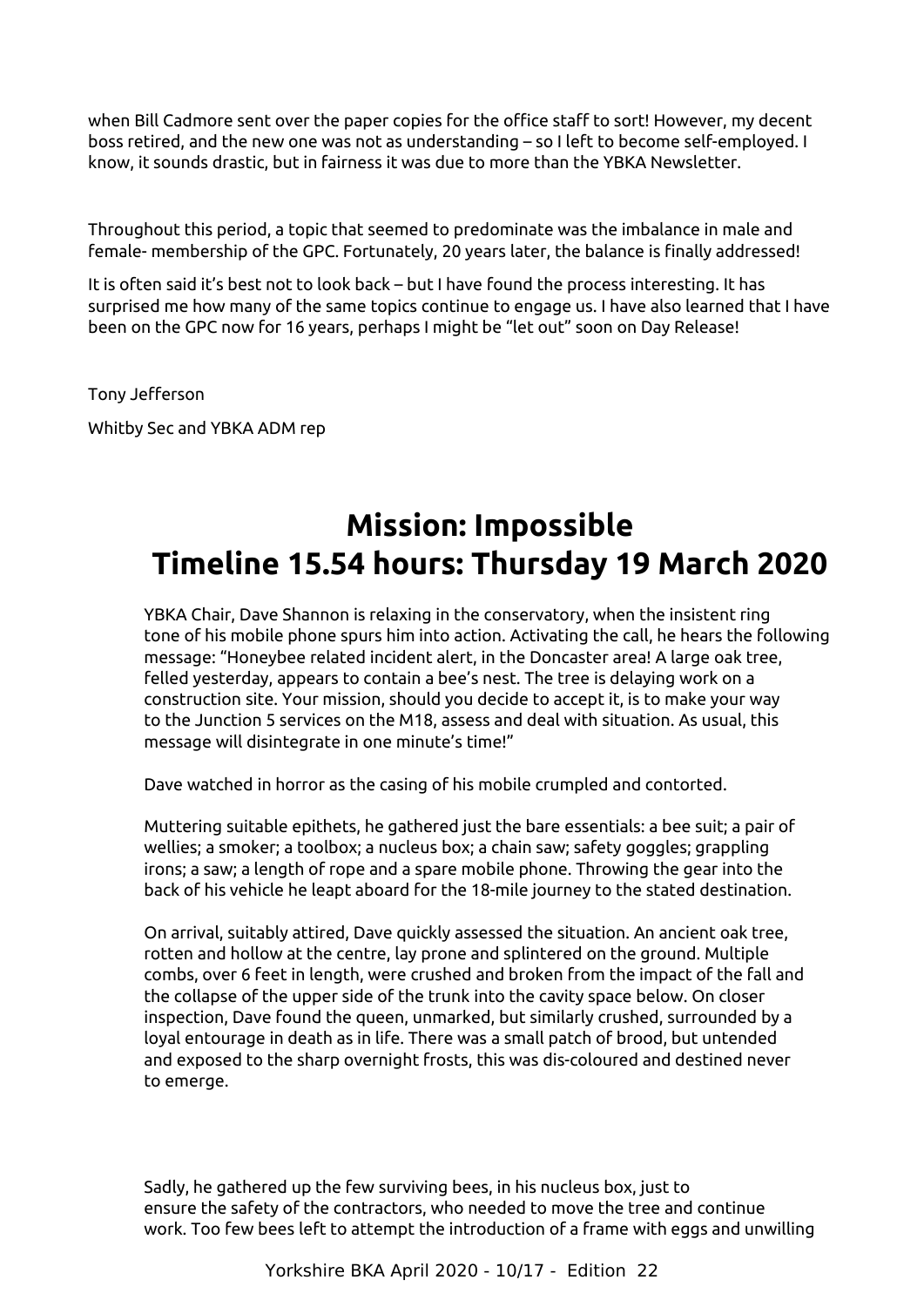to unite them with another colony, due to the risk of disease, Dave knew they would simply dwindle and die. He sighed at the passing of this once proud colony.

Thanks for stepping up to the plate Dave. Don't take it to heart, Tom Cruise couldn't have done any better!

(Some dramatic licence has been employed in the telling of this incident: Dave made two trips to the site to complete the task, as the original call came too late in the day to begin the work of dismantling the tree trunk to get to the nest. A thank you, also must go to

site employee Rebwar, who reported the incident to YBKA, out of concern for the welfare of the bees. The photos were taken by Dave Shannon on site)

Linda Schofield

### <span id="page-10-0"></span>**In the Apiary April 2020**

March has come and gone, and we have seen the weather improving and bees flying from the hives on the occasional days. For most beekeepers, April prompts the start of a new season of beekeeping. However, March has seen a great deal of change in our daily lives making this article difficult to write

The pandemic of (COVID 19) Coronavirus has seen daily advice from government and restrictions on social gatherings, made in order to protect ourselves, others and to prevent overloading the NHS with patients who have contracted the virus. We have all seen how the virus is escalating in Italy and it is important that we follow these guidelines.

It is a fair statement to make that many of our members will fall into the high risk category and many of us may live with people in our households who may be vulnerable and therefore be in self isolation for at least the next 12 weeks. If your bees are in your garden, then tending them over the coming months may not be such a big issue. If your bees are in out apiaries, then there could be potential problems especially for those in self isolation.

As a beekeeping community we need to think of ways in which we can help those who are unable to tend bees in out apiaries. The BBKA has put some advice on their website. I share their view that out apiaries contain bees that are livestock and so will need to be looked after. The National Bee Unit has also issued guidelines regarding tending bees throughout this period. Those who are registered on 'beebase' will have received an automatic notification of the advice. Specifically, movement to and from apiaries should not be restricted. Additionally, the craft does not usually attract large gatherings so tending bees generally avoids social contact. If there are 2 people needing to work together however, remember to stick to the 2 metre rule on social distancing.

If you not done so already, it may be best practice for district associations to list members needing some assistance in the coming months and a list of volunteers who may be able to help them.

Weather permitting, April usually sees the first Spring Inspections taking place. I would wait for a period of warmer weather ideally with temperatures around 14 – 15C and not go in on the first warm day. Impatience can be catastrophic for your colony. Young eggs and larvae can quickly become chilled and die when exposed to cold winds and low temperatures. The bees will usually tell you as you will see them flying collecting pollen and stores to maintain the expanding colony.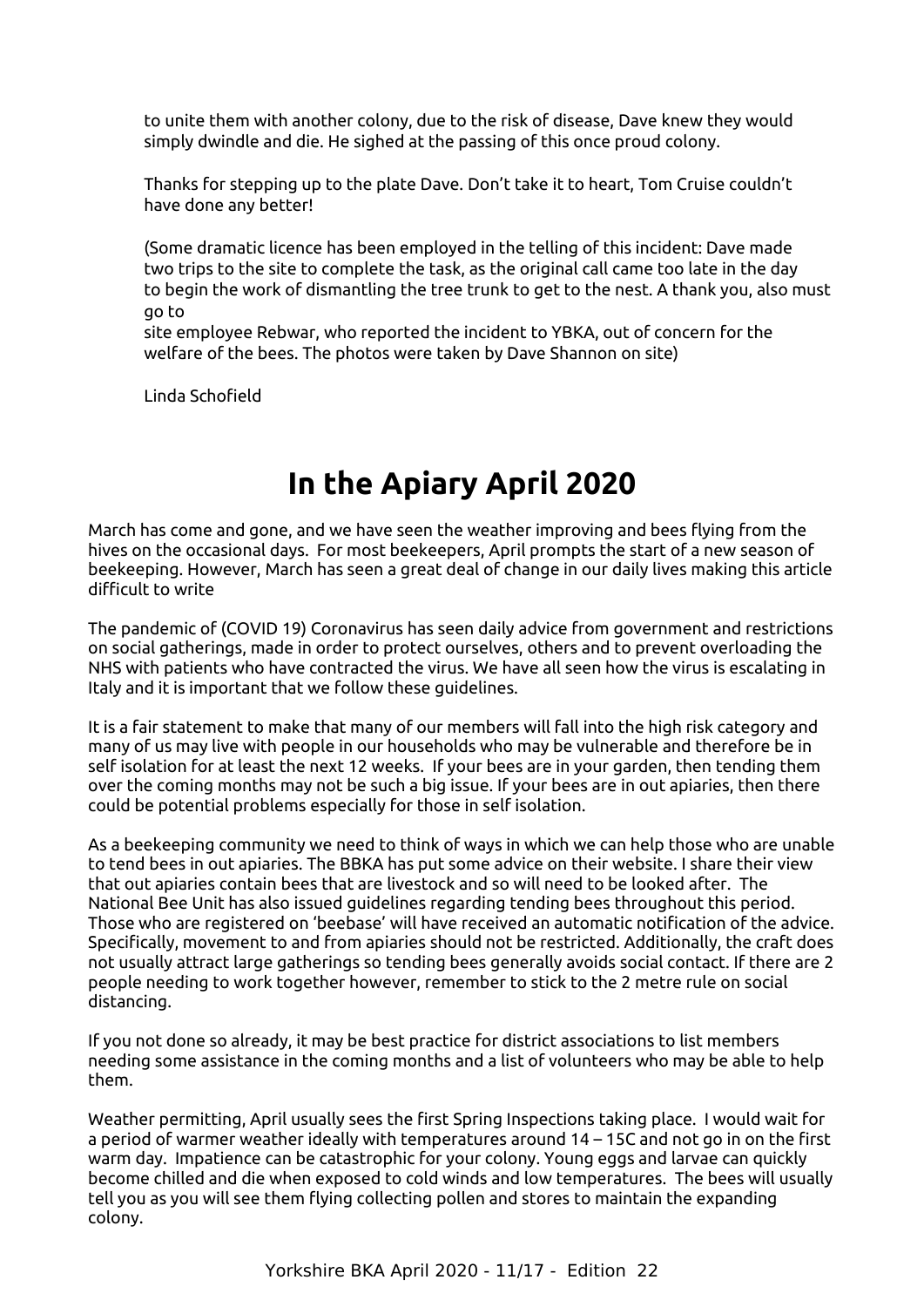The demands on the colony are great at this time of year as expanding brood with ageing, over wintered adults can place great stress on them. We can experience warmer days, but the nights remain cold.



**Average Colony Population** 

Above graph shows the imbalance between brood and workers at this time of year

In April there can still be very little nectar available for your bees in most areas. It may be advisable to supplement their feed with a light syrup 1:1 (1-part sugar to 1-part water). As stated in last month's article, protein for the colony is vital and without protein, in the form of pollen or pollen substitutes, queens will cease to lay eggs. You may consider applying pollen patties directly above the frames to help the colony at this time. Of course, once the first inspection takes place you can evaluate the available stores and take a more informed decision whether they need additional help. I am a firm believer in the mantra 'better safe than sorry'.

When a few nice warm days arrive, then we do our first inspection. We check that queens are laying well and that we have healthy looking brood at all stages, with light-brown cappings and no perforations. We keep an eye out for any signs of disease, checking that larvae are glistening white with clear segmentation and not twisted and distorted within their cells. If you find anything to cause you concern, try to take a photo and first consult with a local, experienced, beekeeper. If you are still unsure, forward your photo to the Regional/Seasonal Bee Inspector, to back up a phone discussion, and identify whether your colony should be visited.

You may find that there are raised cappings indicating that there is either a drone laying queen or laying workers (see last month's article for advice).

If you see your queen on the first inspection, and this is not always the case, then make sure she is still well-marked. If not, take the opportunity now to re-mark her before the population increases dramatically. Marking the queen will be of great value in the months to come.

As part of my spring inspections, when the temperature reaches 15C or above, I ensure that the floors are clean. I have spare floors already cleaned (the wood scorched, and the mesh floors scrubbed with a washing soda solution, ready to go below the brood box). Alternatively, you can quickly clean off any debris from the floors and any build up between your frames and on the frame lugs.

For the winter I tend to under super (put any super with stores below the brood box) with the queen excluder removed. I will make sure the queen is in the brood box and any empty combs I wish to replace are moved to the outer edges of the box. This makes the replacement easier when the time comes, as the frames should be empty of brood and stores. The super will be replaced above a clean queen excluder where removed for the winter. If queen excluders were not removed, clean them, to make sure your bees can gain easy access through them.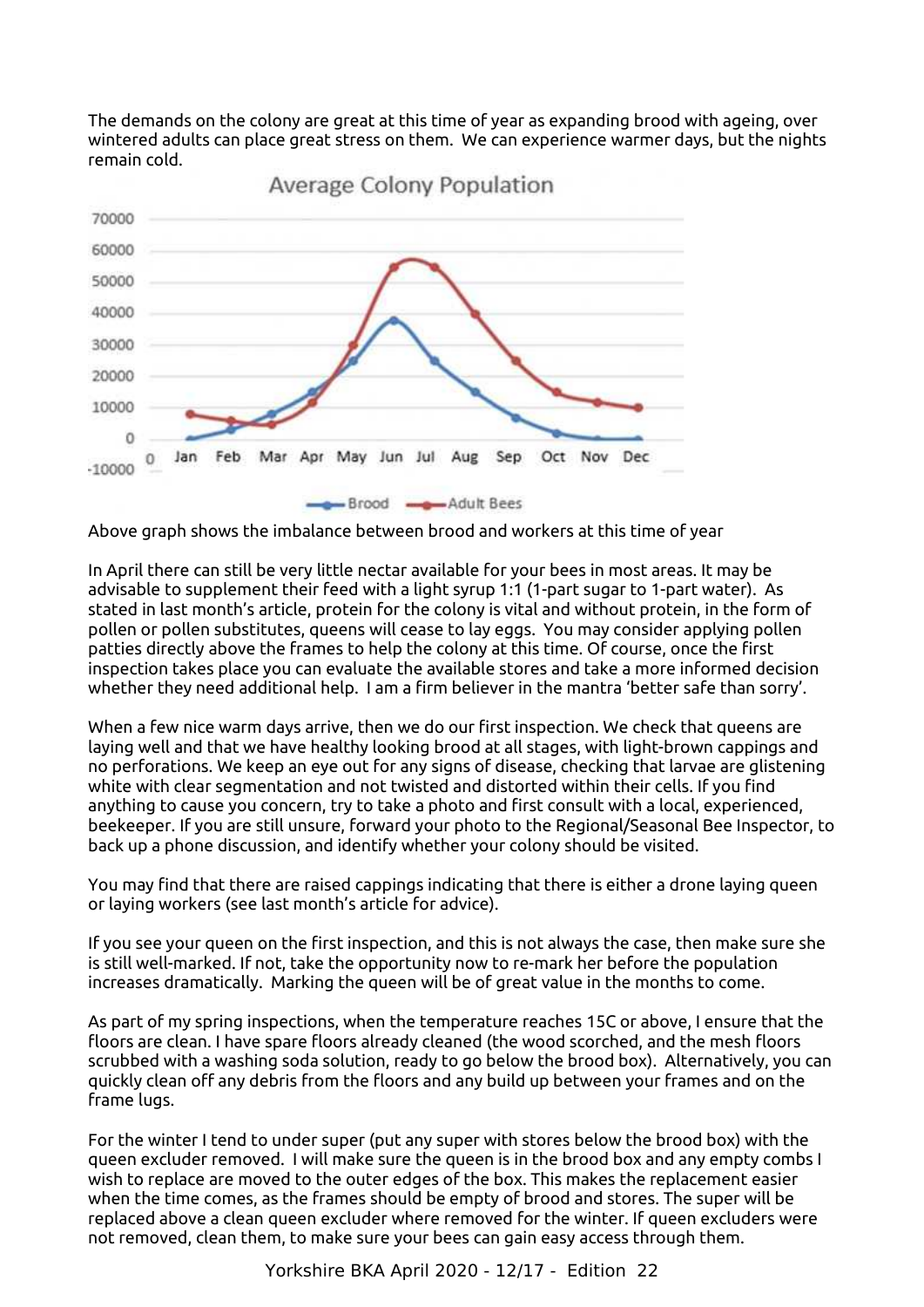Open your entrances a little, to about two inches, as the bees start to get more active. It is time to remove mouse guards now as they can strip off those vital pollen loads as the returning foragers squeeze through them.

Don't forget to insert your varroa boards to complete a mite check. For those who didn't use an oxalic acid treatment in mid-winter, this is another vital thing to check before the nectar flows begin. There is lots of useful advice on Beebase about when to treat and which products are more appropriate at this time of year.

If not already started you may need to build your new frames for the season ahead, both brood and supers. Don't put in your wax foundation yet, but with all the woodwork completed, you can insert the fresh foundation when you're ready to use it. I find that fresh foundation, with a good aroma, stimulates the bees to draw it out. There will be insufficient wax builders within the colony at this moment in time to draw out foundation and the temperatures are not sufficiently high enough yet but come early May you will be needing it.

New beekeepers check you have enough boxes for the coming season! For every hive you should have at least 3 supers, an extra brood box and/or a nuc box. This will ensure you're not caught out when queen cells are found, and you need to split your colonies.

Now is a good time to brush up on swarm control techniques and think about which methods you wish to adopt and prepare equipment. YBKA provided each District Association with several BBKA publications, one of which was a DVD on swarm control and prevention techniques. This is a useful resource and can be loaned from your Association so contact your librarian or secretary. In the current circumstances there is still the possibility of posting them out to those in self isolation.

In conclusion for this month, ending on the note I started, we need to be mindful of swarm control. Avoid unnecessary swarms that can damage the reputation of beekeeping with the general public. These may be more of an issue this year with the restrictions in place. This will mean considering carefully your swarm collection service and applying appropriate safeguards. If you are not in the vulnerable category (as defined by Government advice), not in self-isolation and would be willing to collect swarms within your local area please consider putting your name on the swarm collectors list. If you are interested, please contact your association secretary who can update your details on the eR2 system.

Please stay safe whether self-isolating or practicing social distancing and enjoy your beekeeping.

#### <span id="page-12-1"></span>**YBKA CALENDAR 2020**

Events Postponed

#### <span id="page-12-0"></span>**Committee Details**

Dave Shannon is Chair of YBKA Mark Millard is Vice Chair Norbert Cooper continues as Treasurer Kirit Gorhandas is Examination and Assessments Officer

Yorkshire BKA April 2020 - 13/17 - Edition 22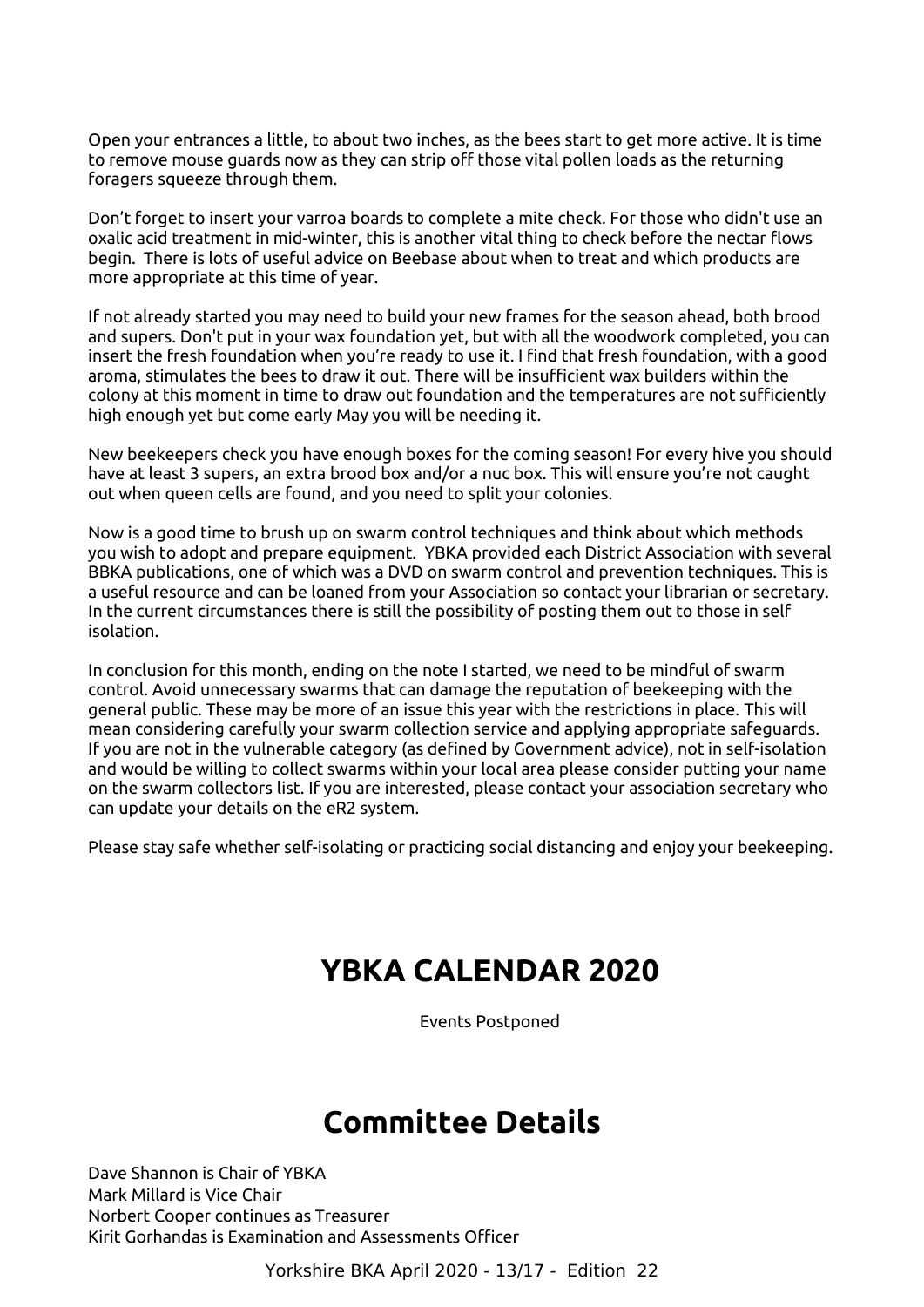Clare McGettigan is Education Training Officer Linda Schofield is Secretary Tony Jefferson is the YBKA Delegate to BBKA. Chris Barlow continues as Newsletter Editor David Lamont continues as YBKA Webmaster

## <span id="page-13-0"></span>**Classified Adverts**

Do you have anything bee related for sale or are you wanting something bee related? If so, please email newsletter@ybka.org.uk the editor for a free sale or wanted listing:

5 frame over wintered nuc for sale. On National frames ,ready end of April, calm bees. From Wakefield area. Payment by bank transfer and will drop off if not to far from Wakefield making it no contact sale. Contact Chris tel: 07849 150 837 or email chrisbarlow02@yahoo.co.uk

#### **BBKA Forum**

[The BBKA has a new online forum. This is the web address. Pop along, sign up and say hello.](http://www.bbkaforum.co.uk/)  [www.bbkaforum.co.uk](http://www.bbkaforum.co.uk/)

## **Quality Beekeeper Clothing At Affordable Prices Full Suits, Smocks, Bee Vests & Veils Full adult suit - £55** (with free postage) **From Somerset** Email: michaeljohnduckett@gmail.com www.thebeeshop.co.uk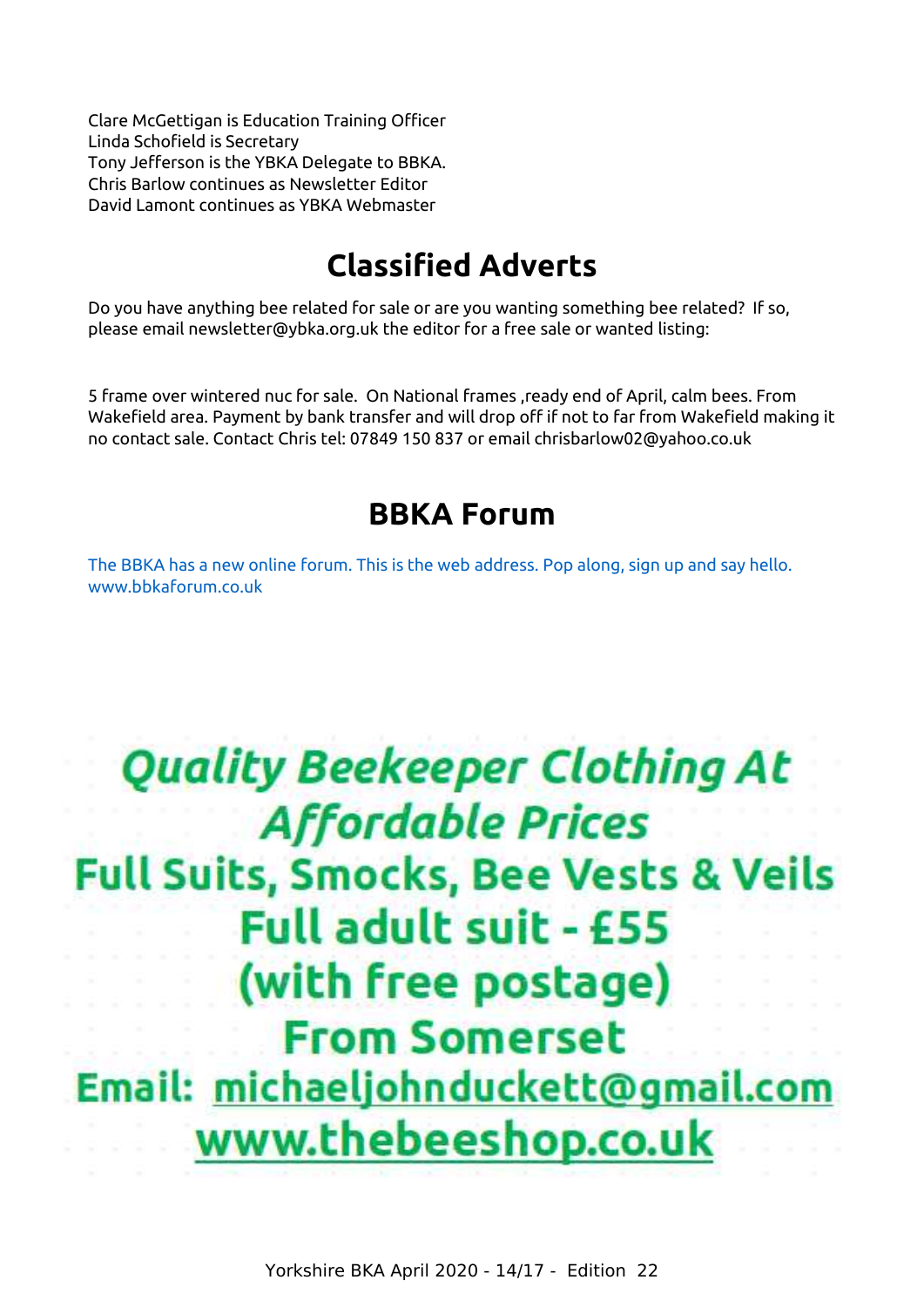



OLD ROAD, MAISEMORE, GLOUCESTER, GL2 8HT TEL 01452 700289 FAX 01452 700196 email:sales@bees-online.co.uk www.bees-online.co.uk www.woodenbriquettes.co.uk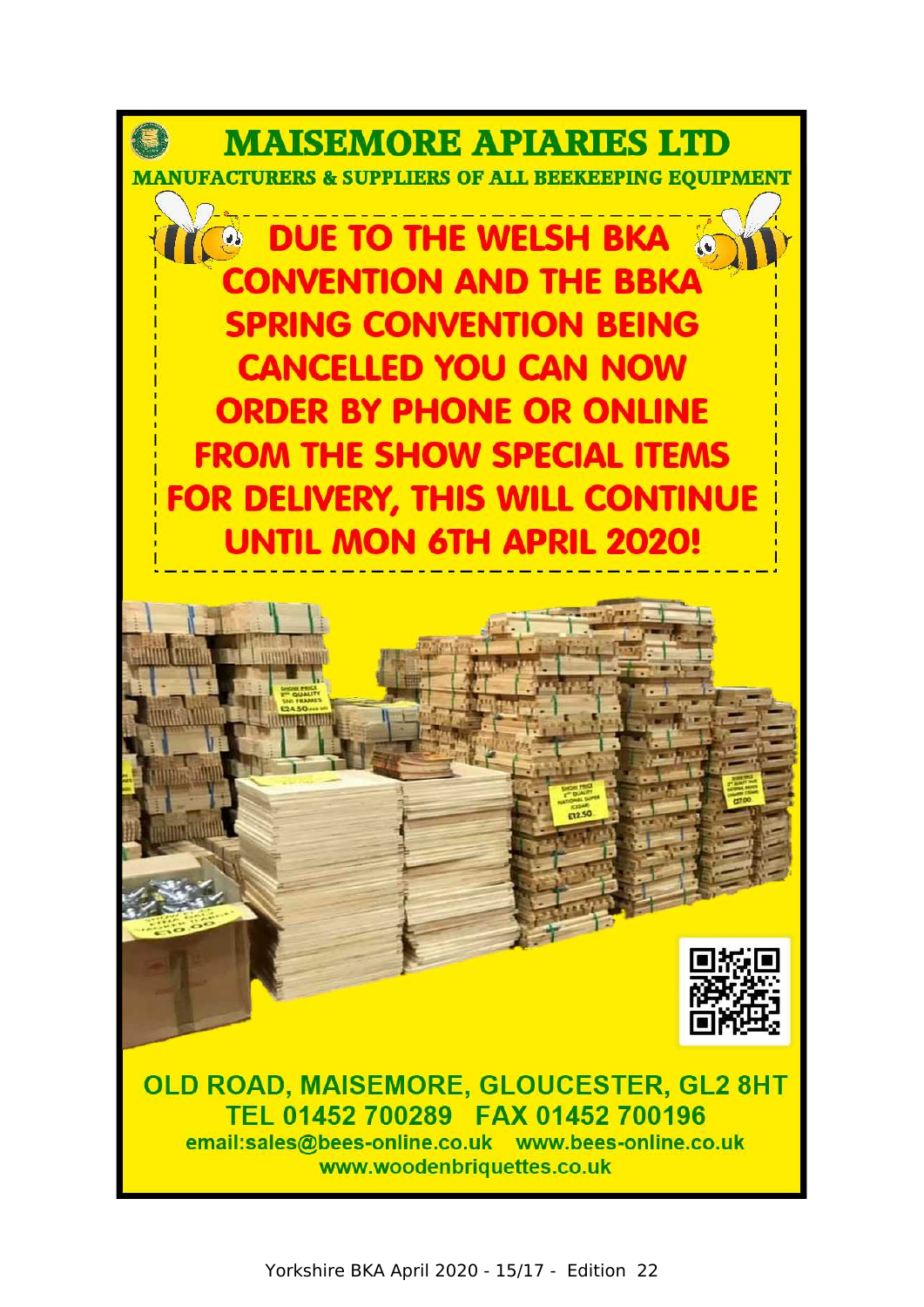www.thorne.co.uk sales@thorne.co.uk 01673858555

# **THORNE**

#### **HELPING BEEKEEPERS KEEP BEES FOR OVER 100 YEARS**

Hives, Bees, Frames, Foundation **Hardware and Clothing** Processing, Labels, Packaging **Queen Rearing Health and Feeding Books, Gifts, Hive Products** Candlemaking

# B-swarmo n.

#### Smart technology

Hive monitoring and anti-theft hive protection



Apiary must-haves Extensive range of accessories

#### ORDER ONLINE OR IN STORE

#### **RAND**

**Beehive Business Park, Rand** Nr Wragby, Market Rasen LN8 5NJ sales@thorne.co.uk 01673 858555

#### **STOCKBRIDGE**

**Chilbolton Down Farm Chilbolton Down** Stockbridge Hampshire SO20 6BU stockbridge@thorne.co.uk 01769 573086 01264 810916

#### **WINDSOR**

Oakley Green Farm **Oakley Green** Windsor, SL4 4PZ windsor@thorne.co.uk 01753 830256

#### **DEVON**

Quince Honey Farm **Aller Cross** South Molton, EX36 3RD devon@thorne.co.uk

#### **SCOTLAND**

Newburgh Ind Est Cupar Road, Newburgh Fife, KY14 6HA scotland@thorne.co.uk 01337 842596



#### Hives and hive parts

National, Commercial, Langstroth Dadant, Smith, Warre, Top Bar

Order items now for collection from BBKA Spring Convention - 3rd-5th April